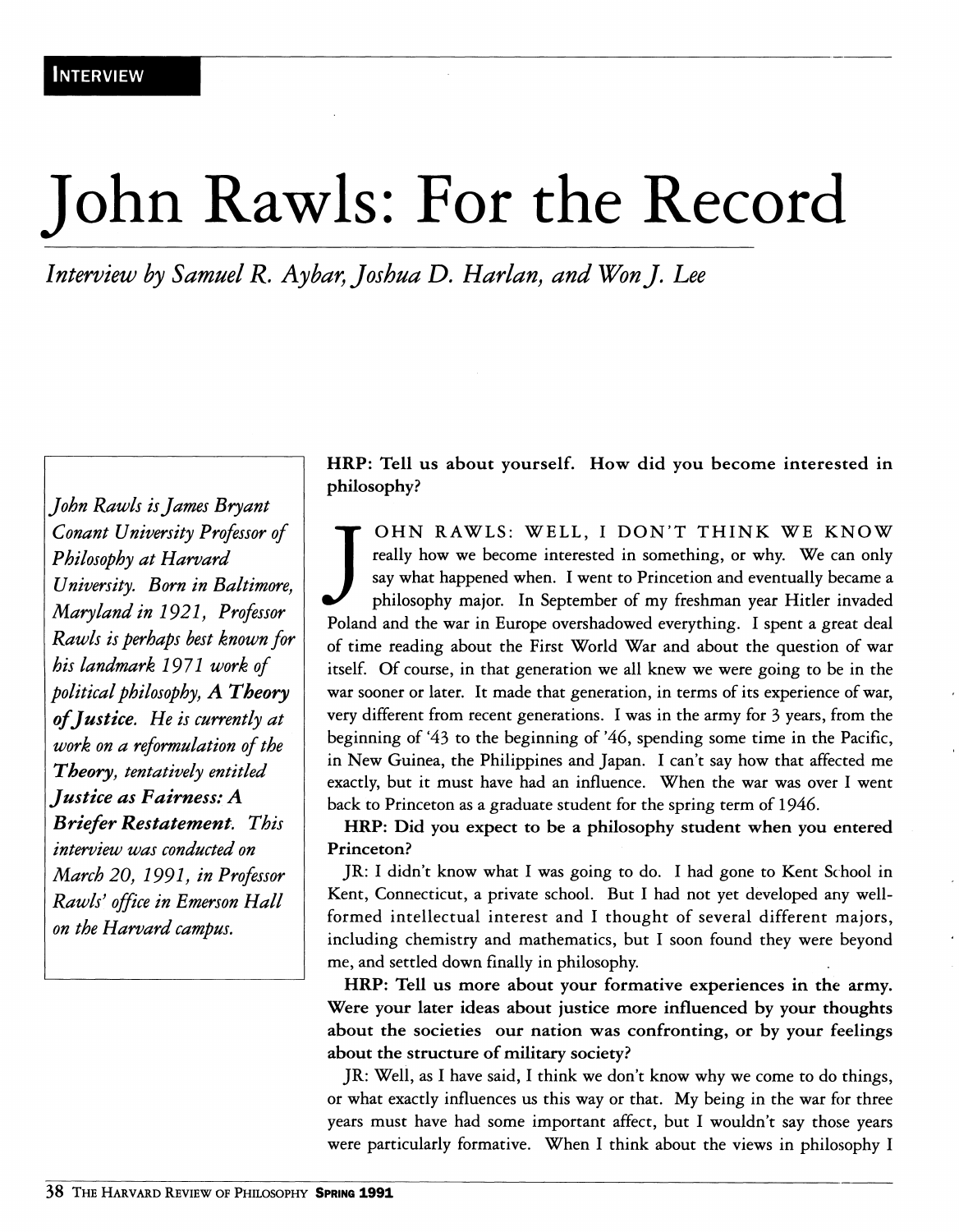came to hold, I don't see that their content is traceable to my experiences in those years. I have often thought there must surely be some connection but I've not been able to pin it down. Perhaps that's a failure of reflection on my part. Of course, like a lot of people, I came out of the army firmly disliking it and thinking it is of first importance that the military be subordinate to civilian government. Nothing new in that.

**HRP: Was it as a graduate student that you became interested in the area of philosophy in which you eventually became well known?** 

JR: Well, I was always interested in moral philosophy, from the beginning. I was also for a long time interested in religion. The Kent School was a church school. It was founded by Father Sill, who belonged to the Episcopal Order of the Holy Cross and there were usually several other members of the order at the school. We went to chapel every day and twice on Sunday. I wouldn't say it was an especially religious-minded student body. But you couldn't avoid religion altogether. You had to have some reaction to it.

## **HRP: Where are you originally from?**

JR: I grew up in Baltimore and spent all my youth there, except for summers in Maine and of course much of the year at boarding school in my teens. My father was from North Carolina, my mother from an old Maryland family. Most of my family was there and so was my wife's mother's family. Many of my oldest friends are still there.

## **HRP: When did you start doing the actual thinking and writing that led to** *A Theory of Justice?*

JR: I began to collect notes around the fall of 1950 after I had completed my thesis. By then I had been reading some economics on my own and that fall I attended a seminar given by W. J. Baumol — he's a well known economist now. I tried to do all the work. We read *Value and Capital* by J.R. Hicks, and I attempted to master that book, and also parts of Samuelson's *Foundations,* its chapter of welfare economics leading me to articles in the socalled new welfare economics. This was going on while I was a graduate student, and continued when I was an instructor at Princeton for two years, **I95O-I952.** I also read some of Walras's *Elements* and studied a little bit of game theory. Von Neumann's book with Morgenstern had just come out in **1944;** that was the big work on game theory that founded the subject. Several essays by Frank Knight in his *Ethics of Competition* I found highly instructive; he was as much interested in social philosophy as economics. As a result of all these things, somehow — don't ask me how — plus the stuff on moral theory which I wrote my thesis on  $-$  it was out of that, in 1950-**51**, that I got the idea that eventually turned into the original position. The idea was to design a constitution of discussion out of which would come reasonable principles of justice. At that time I had a more complicated procedure than what I finally came up with. During this whole time I had to teach classes in philosophy, but I kept up my interest in economics as best I could. Then my wife and I went to England with our two year old daughter for a year on a Fulbright Fellowship.

**HRP: Did you publish that original more complicated formula?** 

JR: No, I couldn't work it out. It's all in notes on old paper somewhere at home turning brown.



**7** *didn't know what I was going to do {before entering Princeton}. I had not yet developed any well-formed intellectual interest and I thought of several different majors, including chemistry and mathematics, but I soon found they were beyond me, and settled down finally in philosophy.'*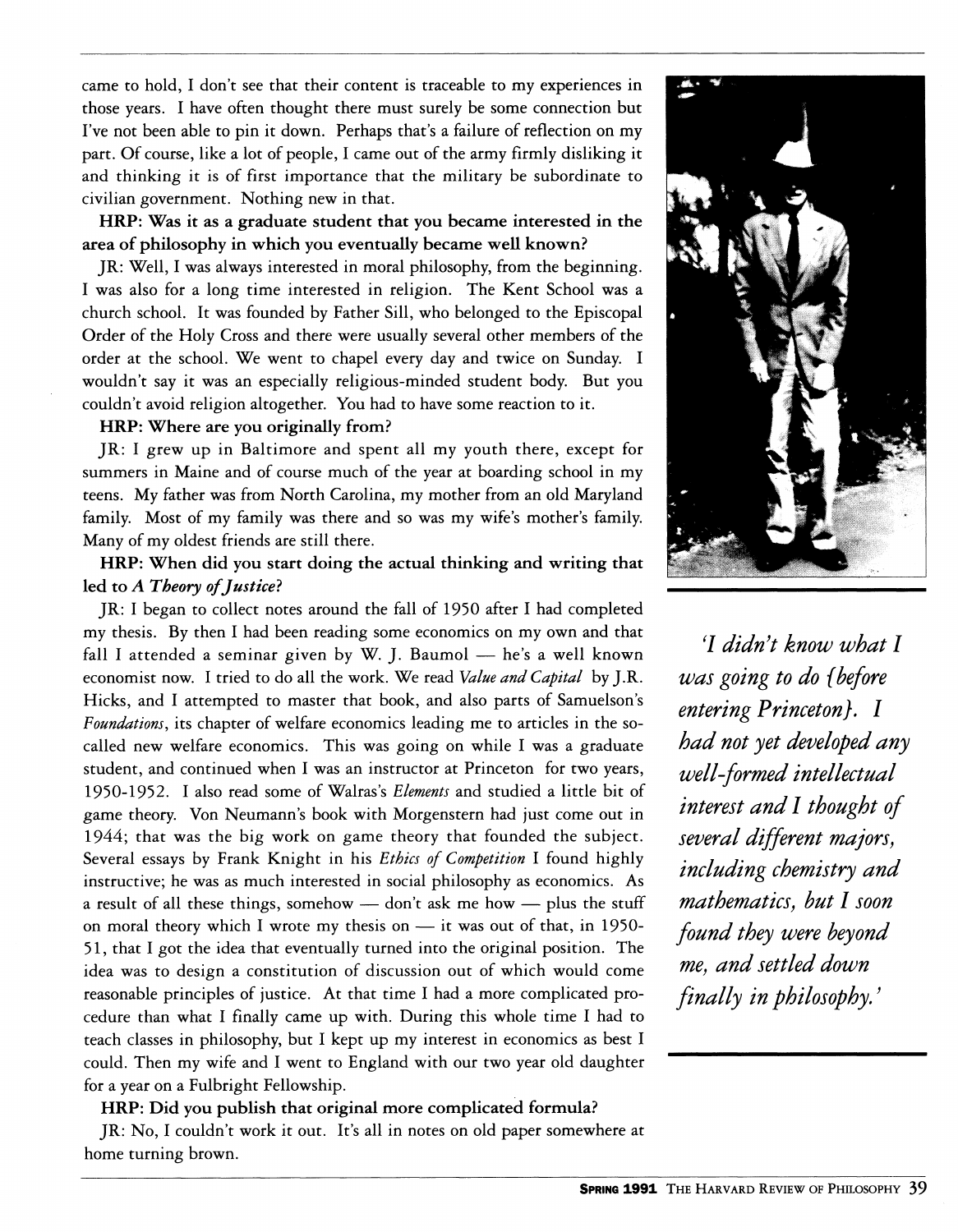*It was in 1930-31 that I got the idea that eventually turned into the original position. At that time I had a more complicated procedure than what I finally came up with... I couldn't work it out. It's all in notes on old paper somewhere at home turning brown.'* 

## **HRP: Could you tell us a little bit about that formula?**

JR: As I mentioned, it was an attempt to formulate a constitution of discussion among people that would make them agree — given their circumstances — to what we would think of as reasonable principles of justice. They had to make proposals to a central referee in ignorance of what others were proposing, and there was a limit to the time in which argument could go on, so some kind of agreement would be reached. There were lots of other details. You can imagine. Eventually, I cut through all of that by imposing the veil of ignorance and greatly limited what people knew; I also made the agreement binding in perpetuity. All that was an enormous simplifying device. The original way was just too complicated. There were certain seemingly insoluble problems; for example, how great to make the pressure for people to agree — how much time do we allow, and things of that sort. Remember, we need some philosophical justification for any answer. The later formulation of the original position has the virtue of avoiding the issues that got me interested in the idea in the first place, [such as] game theory and general equilibrium as used by economists, things I never knew much about. It then occurred to me, "Well, I have to get rid of all this." I think it was, in retrospect, the thing to have done. Although I think there are other ways it might have been done, and indeed can be done. For example. Professor Scanlon [T.M. Scanlon, Harvard University] doesn't use anything like the veil of ignorance; there is some resemblance [in his argument] to the original position, but his idea is actually quite different. So his view is another possibility. Also, for all I know you might design a constitution of discussion which might be more realistic and succeed where I failed to see how to go. I wouldn't exclude other possibilities having done it as I did it.

**HRP: What are some of the significant changes that have taken place between** *A Theory of Justice* **and** *A Briefer Restatement?* 

JR: I want the *Restatement* to be compact and to convey everything, even if in outline, in one place. Incidentally, I don't like that title but haven't a better one now, so in default I'll call it that. I want it to be more accessible and more readable than *Theory,* I'd like it to come out soon, but I have a few more parts to go. I try to do three things: one is to recast the argument from the original position and put in it a simpler form, improving faults in the book's exposition; another is to reply to various objections, explaining why I reject some but incorporating changes others seem to require; and finally, I try to combine the view of the book with what I have written in articles since.

**HRP: Are most of those articles responses to criticism from other people?** 

JR: Well, I don't think so really. I have responded to people, certainly, so there are responses; but what I am mainly doing in these articles, as I now understand having written them — you don't always understand what you're doing until after it has happened — is to work out my view so that it is not longer internally inconsistent. To explain: to work out justice as fairness the book uses throughout an idea of a well ordered society which supposes that everybody in that society accepts the same comprehensive view, as I say now. I came to think that that simply can never be the case in a democratic society.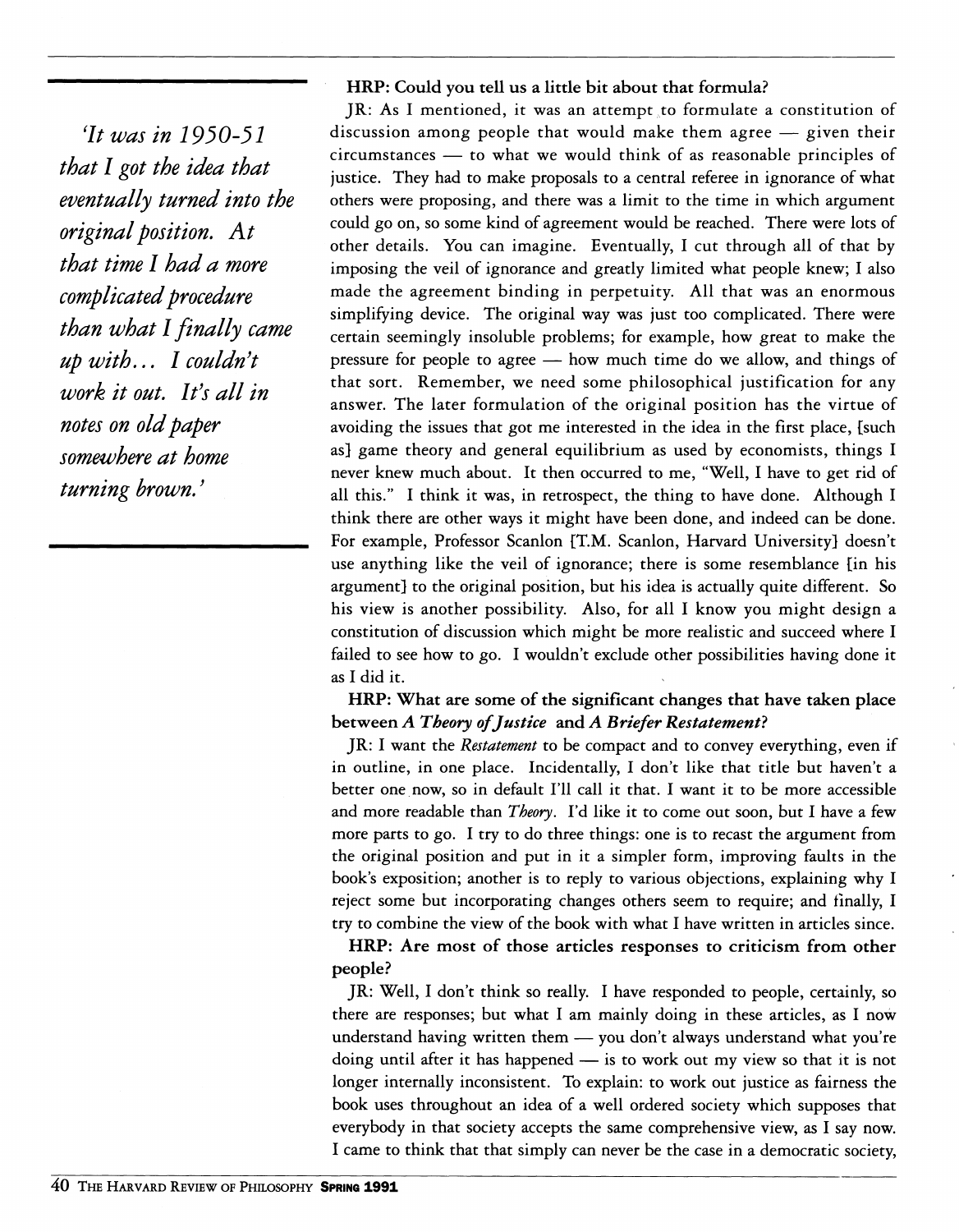the kind of society the principles of the book itself require. That's the internal inconsistency. So I had to change the account of the well ordered society and this led to the idea of overlapping consensus and related ideas. That is really what the later articles are about. Beginning with the three lectures in the *Journal of Philosophy,* that's what they are doing.

So I don't see these articles mainly as replies to other people's objections, although I do make replies to important objections here and there, and in footnotes. People deserve to be answered if their objections make valuable points and can be dealt with reasonably. That's part of one's obligation when one engages in these things. But the main aim is to develop this other part of the view and then to bring it together with the view of *A Theory of Justice,*  As I see it, the development is from within — that is, I came to see there was something wrong, therefore I had to correct it. When I first began to work out the idea of overlapping consensus and the ideas that go along with it, I thought it would be simple, even trivial. I thought the idea of such a consensus is so obvious, it wouldn't be a problem; but it turned out to be more complicated than I had anticipated; and I'm still not quite done with it. Also, in the *Restatement,* as I have indicated, I wanted to make certain improvements in the argument. In some cases there were things that were unclear; in other cases, there were just plain errors.

**HRP:** You said that you feel that it is somehow your "duty" to reply to criticism, if you can reasonably do so. What role do you see yourself playing as a writer that makes you incur that responsibility?

JR: Well, there are a number of things. I think that first of all, you have an obligation as a member of an academic community to reply to people if it can be done reasonably, and in a way that advances discussion. You want to avoid quarrels and fruitless wrangles. There are people whose criticisms are very good and they deserve an answer. That's all part of academic life. In a democratic society, as ours is — although it distressingly falls short of what it should be  $-$  I see political philosophy as addressing the citizenry  $-$  not government, that's not who you are addressing — [but] other people like you who comprise the electorate. It's important to carry on political discussion at the deepest level, and to do it as clearly as possible so that it is accessible to people generally. In that indirect way, if they find your ideas convincing, you might change society for the better, or more realistically perhaps, you might prevent it from getting worse. In a democratic society, political philosophy doesn't, of course, have any authority; but it can try to win the authority of human reason. There is no institutional judge of whether you succeed in that, any more than there is in science, or in any other rational inquiry. Yet that it is the only authority political philosophy can recognize.

**HRP:** Supposedly your theories have influenced democratic movements in Eastern Europe. Do you know anything about that?

JR: I don't, really. *A Theory of Justice* has been translated into all major European languages. But I don't know how widely it is known among the Eastern Europeans. I was told that certain parts of *A Theory of Justice* were in Russian, but I haven't seen it. Parts of it has been translated, I'm also told, into Hungarian. I haven't heard of a Polish translation, but there may be one in part. It has been translated some time ago into Chinese, Korean, and

*''It^s important to carry on political discussion at the deepest level, and to do it as clearly as possible so that it is accessible to people generally.*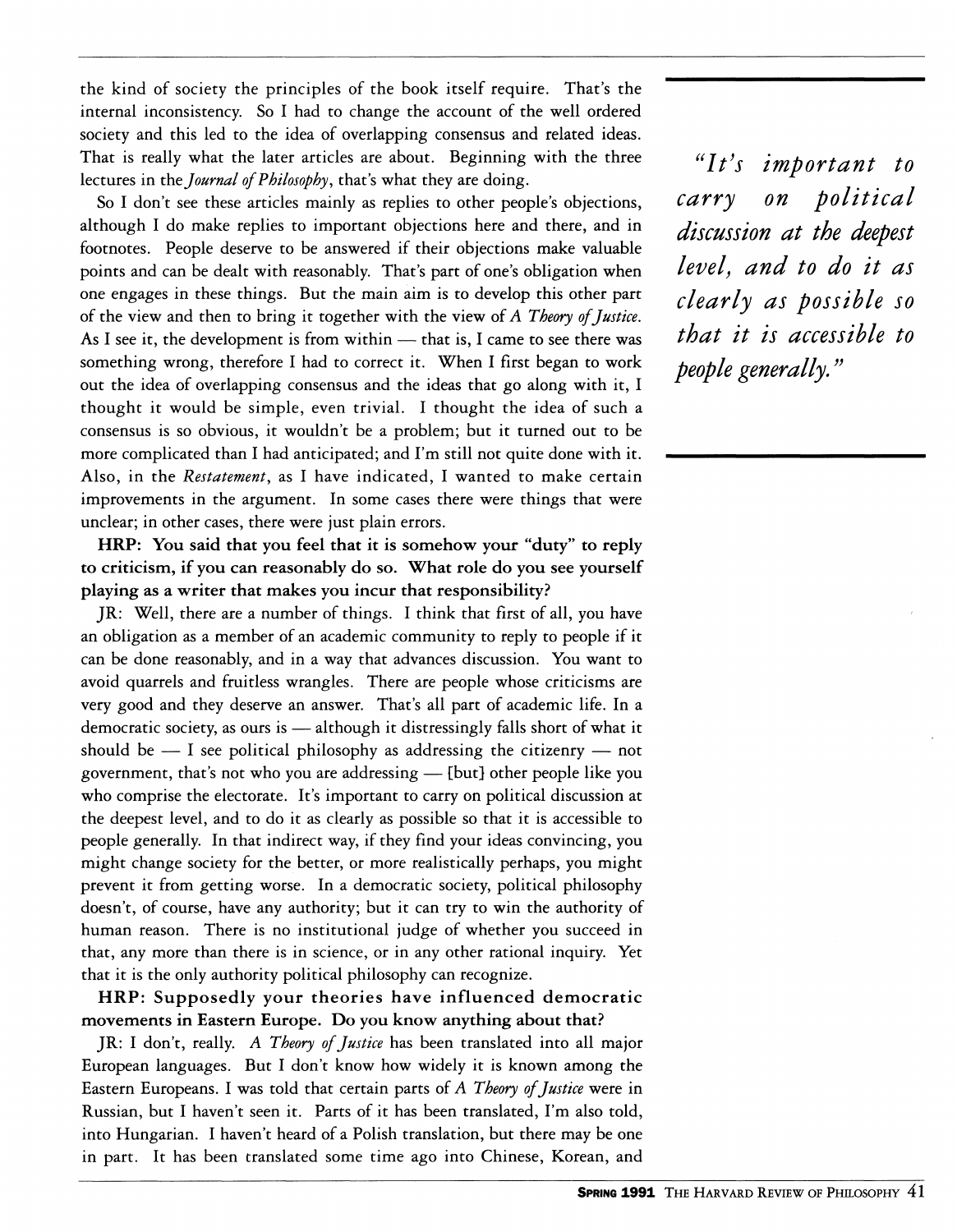Japanese. Someone told me he heard copies of the book were seen in Tiannanmen Square.

HRP: Did you expect that *A Theory of Justice* would receive the kind of response that it did?

JR: No. I certainly didn't expect it, and it's probably a good thing I didn't.



Otherwise I wouldn't have been able to write it. I mean, you would feel people were looking over your shoulder, and you'd have to be too careful.

HRP: How did it become so famous? It was published in 1971. Did it immediately become well known?

JR: That's an interesting question. I'm not the best person to answer it. My own view, to answer your question, is to grant that *A Theory of Justice* has some merit. I don't know how much, and that is not for me to say. Granting that, I think it gained attention from a conjunction of circumstances. You have to remember [the historical context.] It was a long time ago, so you probably don't remember. Why should you? I wouldn't remember in your place. It was during the Viet

Nam War and soon after the Civil Rights Movement. They dominated the politics of the day. And yet there was no recent book, no systematic treatise, you might say, on a conception of political justice. For a long time there had been a relative of dearth of political philosophy — both in political science and moral philosophy. Very good things, some of permanent importance had been done. I am thinking, for example, of H. L. A. Hart's *Concept of Law* and his other writings, Isaiah Berlin's *Four Essays on Libery* and his many essays, and Brian Barry's *Political Argument*, all these in the 1960's. But there was no book of the scope and extent of the book on the idea of justice that touched upon so many questions of the time. It's size and scope was a little mad, actually. In writing it I guessed it was about 350 pages; when it was put in galleys and the Press told me it was nearly 600 pages (587 to be exact) I was astounded. Anyway, so you had this, I would say 'political-intellectual', need for a book of this sort. For example, the issues discussed in chapter six about conscientious objection and civil disobedience were much discussed topics then. Yet there was no systematic contemporary book that dealt with them. Of course, there were older books, and there were contemporary essays. I am thinking of the splendid essays of Michael Walzer collected in his *Obligations.*  So *Theory* was the first large work coming after this period of serious political conflict. And serious political conflict shows the need for political philosophy and normally calls it forth. So *Theory* captured attention fairly quickly. But, you know, I can't really take an objective view about all this. Yet that's my explanation. It was a matter of coincidence. Fifteen years earlier or later its status would be entirely different. Of course, you know, it's been criticized severely and much of it is quite just criticism. Yet somehow the book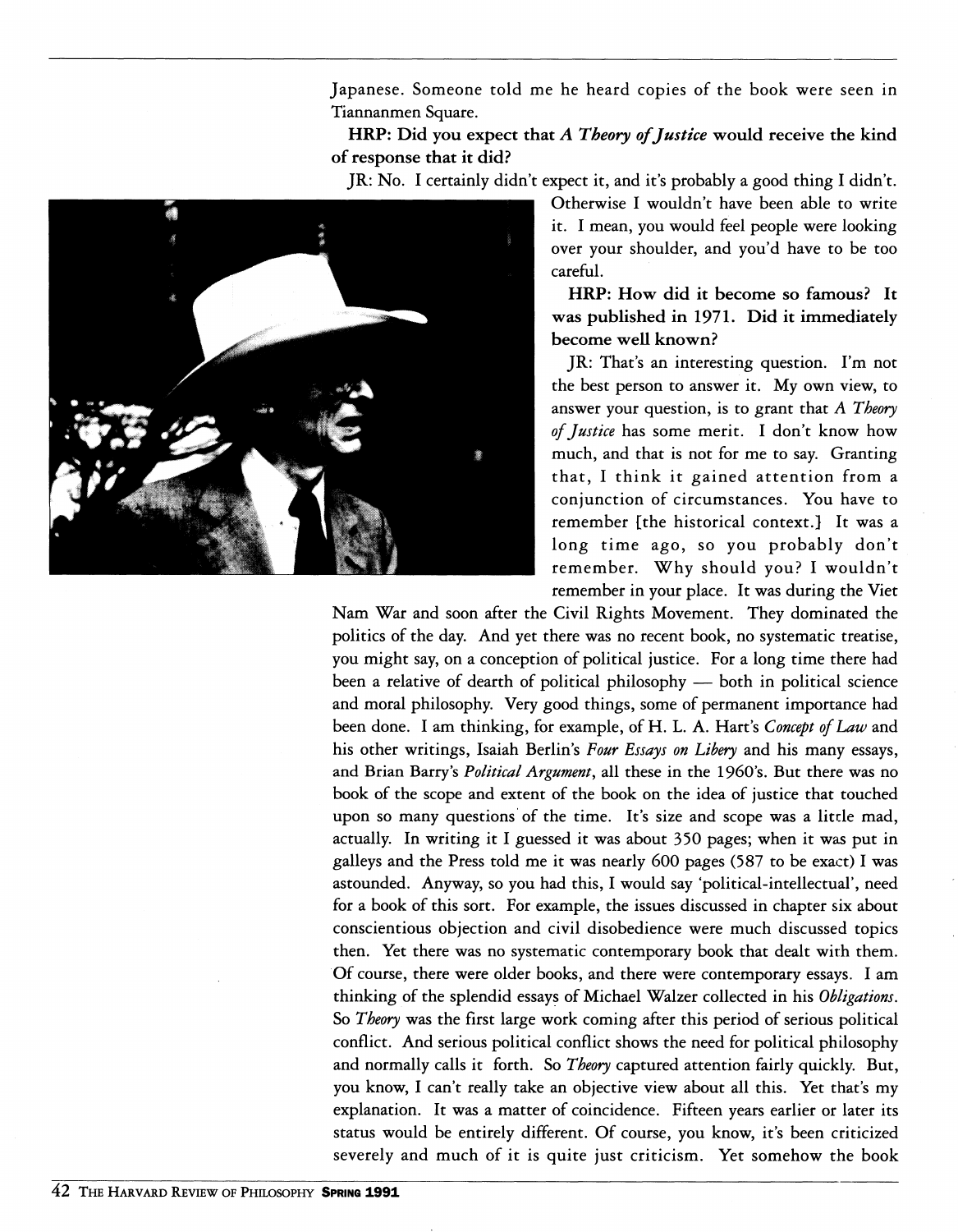continues to be read. I'm not one to say that it survives the criticism.

HRP: How do you feel when you are criticized?

JR: One has to learn to accept criticisms. Often they are not well founded and based on misunderstanding. Those I try to ignore. But there are criticisms that are very good. While I'm not overjoyed by those, I do appreciate them, eventually, and I try to incorporate them into what I write later. I'll give you an example. H. L. A. Hart in 1973 raised fundamental criticisms of my views on the basic liberties and he was absolutely right. I was stuck about what to reply but eight years later I decided what the answer should be. I wrote it out and it was published in 1982. That was of enormous value to me. It caused some pain, certainly, but now I can state the view in a much stronger form.

HRP: What about having some of your more illustrious critics right here in the Harvard Philosophy Department. Does that make things more tense, or do you also appreciate that?

JR: Well, actually there are two sides to it. A certain amount of tension goes with it. For example, Nozick [Professor Robert Nozick, Harvard University] had interesting and important objections. In part they were based on misunderstandings, though in part they were very good points. Although I haven't done a whole article replying to him, I have replied to him at several points (although not by name) in an article I did in 1978. I now see things more clearly. There is a part of the *Restatement,* the section on viewing the distribution of native endowments as a common asset. It is an attempt to cope with some of his objections. So even if you think an objection is not entirely right, it may raise a real question that enables you to understand things better.

HRP: When you have a critical give and take with someone like Robert Nozick, does that go on only in the pages of major philosophy journals, or will you sit down together in your office and argue about it?

JR: It all depends. But in the case of a colleague, we try first to talk about it. In the case of Hart, who is in England, we correspond a bit, and occasionally he comes into town and we have a talk. It varies from case to case. I have always viewed philosophy as a conversational subject. One learns best by talk and writing should be subjected to talk and criticism, sometimes it seems almost endlessly, before it gets printed up.

HRP: How does it feel to be so well known?

JR: I try to ignore it, though I probably don't succeed. It shows up in how people treat me, for example, when they are introduced to me and see me for the first time. It wouldn't be good for anybody to think about that, as it would badly affect their work. So I try not to walk around thinking about it.

HRP: So you have found that the most rewarding part of engaging with critics is that it straightens out your thoughts?

JR: Yes, I like to think that, yes. The straightening out of my thoughts. It would be dishonest to say that I don't care about the response. Sure I care about the response and I care about how accepting it is. I thought I would publish *A Theory of Justice* and some friends might read it. I had been writing it for a long time, so I would finally get it off my desk and then do

*''Robert Nozick had interesting and important objections. In part they were based on misunderstandings, though in part they were very good points.*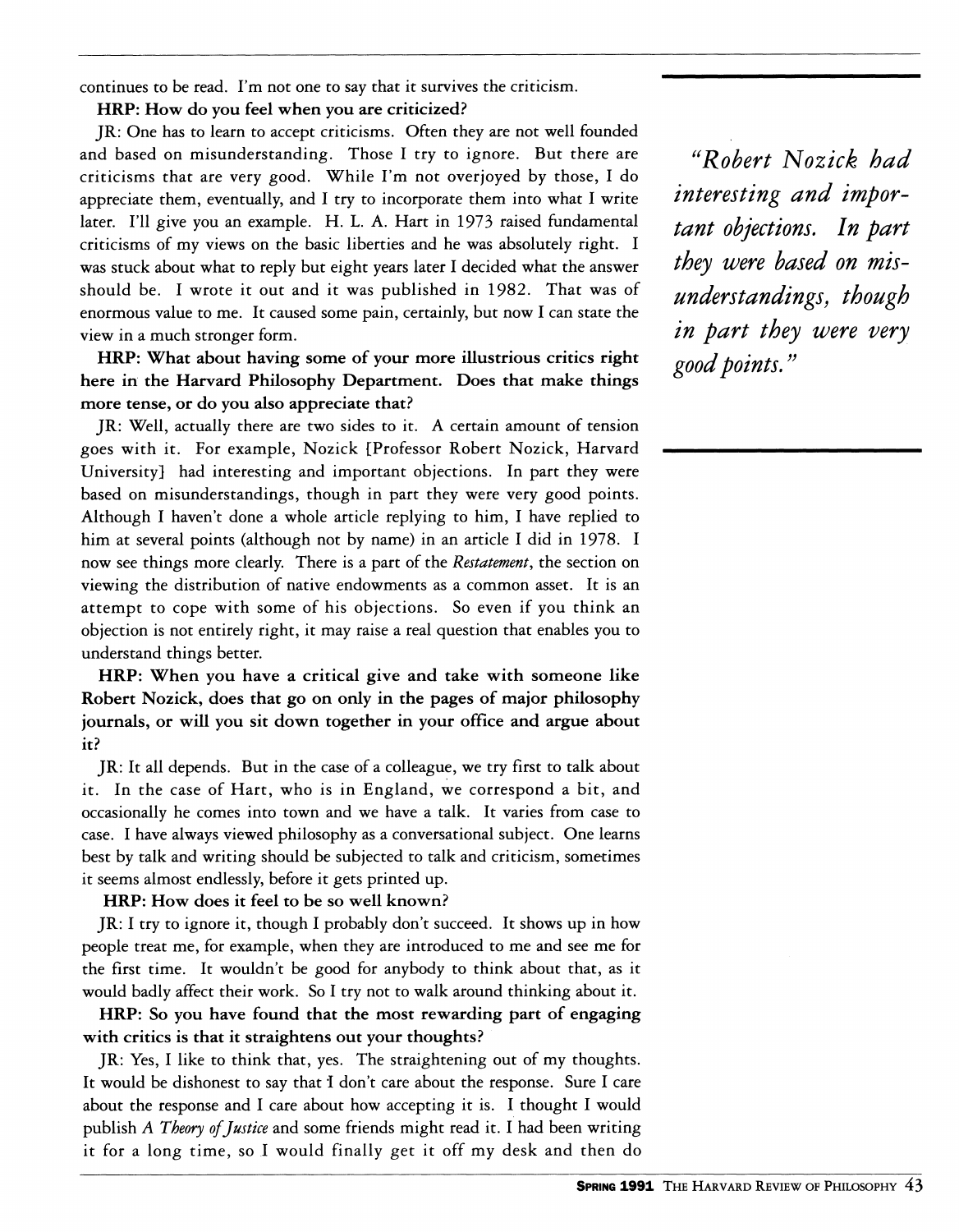*'Tm a monomaniac, really. Vd like to get something right. But in philosophy one can^t do that, not with any confidence. Real diff i cu Iti es a I way s remain.* 

something else. There were times in writing the book when I said to myself, "This is really pretty good." I put that aside as building morale to keep going. Had it been regarded as a decent enough work, that would, I think, have been enough to satisfy me. But [being accepted] is very important in that had the book fallen flat, that would have been upsetting. Since no attention is without criticisms, the criticisms I've gotten, however painful temporarily, have been important to me.

HRP: So you expected, when you published originally, that you **would then move on to some new topic?** 

JR: Yes, I had planned on doing some other things mainly connected with the third part of the book, which was the part I liked best, the part on moral psychology. That would not be exactly a new but a related topic. I have never gotten around to that and never will. I thought, the way things have turned out, that it would be better if I spent my time trying to state justice as fairness more convincingly and to reply to people and remove their objections. I'm not sure that's the best thing to have done, but that's what I have done. I'm a monomaniac really. I'd like to get something right. But in philosophy one can't do that, not with any confidence. Real difficulties always remain.

**HRP: What can we expect from you in the near future in terms of publications and teaching?** 

JR: I just turned 70, so I have to take that into account. Some time soon, I hope I can get the *Restatement* in shape. It will be about the size it is now, less than 200 pages. I don't want it to get longer. There are no surprises in it. What you have seen is what you get. I also have some lectures I'm working on which are based on the lectures I gave at Columbia in 1980. From my later articles I am adding three more to those three, so eventually they may come out too. Both books are about the same length. After that, I have no plans. There comes a time when you should stop writing and that may be it.

**HRP: Are you going to teach next year at Harvard?** 

JR: Yes, I'll teach one course next year. Well, if my health holds up, I will. I haven't decided exactly what course, but most likely I'll do 171.

**HRP: Has using the Restatement in class been useful in its**  development?

JR: Yes, definitely. It began as handouts for the course and I have used it a number of times now and each time it gets bigger. Actually, I wrote the book in much the same way and there were versions of it that existed as early as **1963.** I don't know that I could do this anywhere but at Harvard. The class has never complained about this and I am very appreciative of that.

**HRP: How did you select the authors, other than yourself, that you ask students in your class on political philosophy {Philosophy** 171} **to read?** 

JR: Well, we did four last year. I'm trying to indicate the tradition of democratic thought that's been in our political culture for a long time. One way to do that is to read a few important historical texts in political philosophy. One studies how a present day restatement tries to use ideas in these texts in a serious way. The ideas are changed in certain ways, but nevertheless they are there. That's one way to do political philosophy. As you read these older texts, and read them seriously, you come to see how a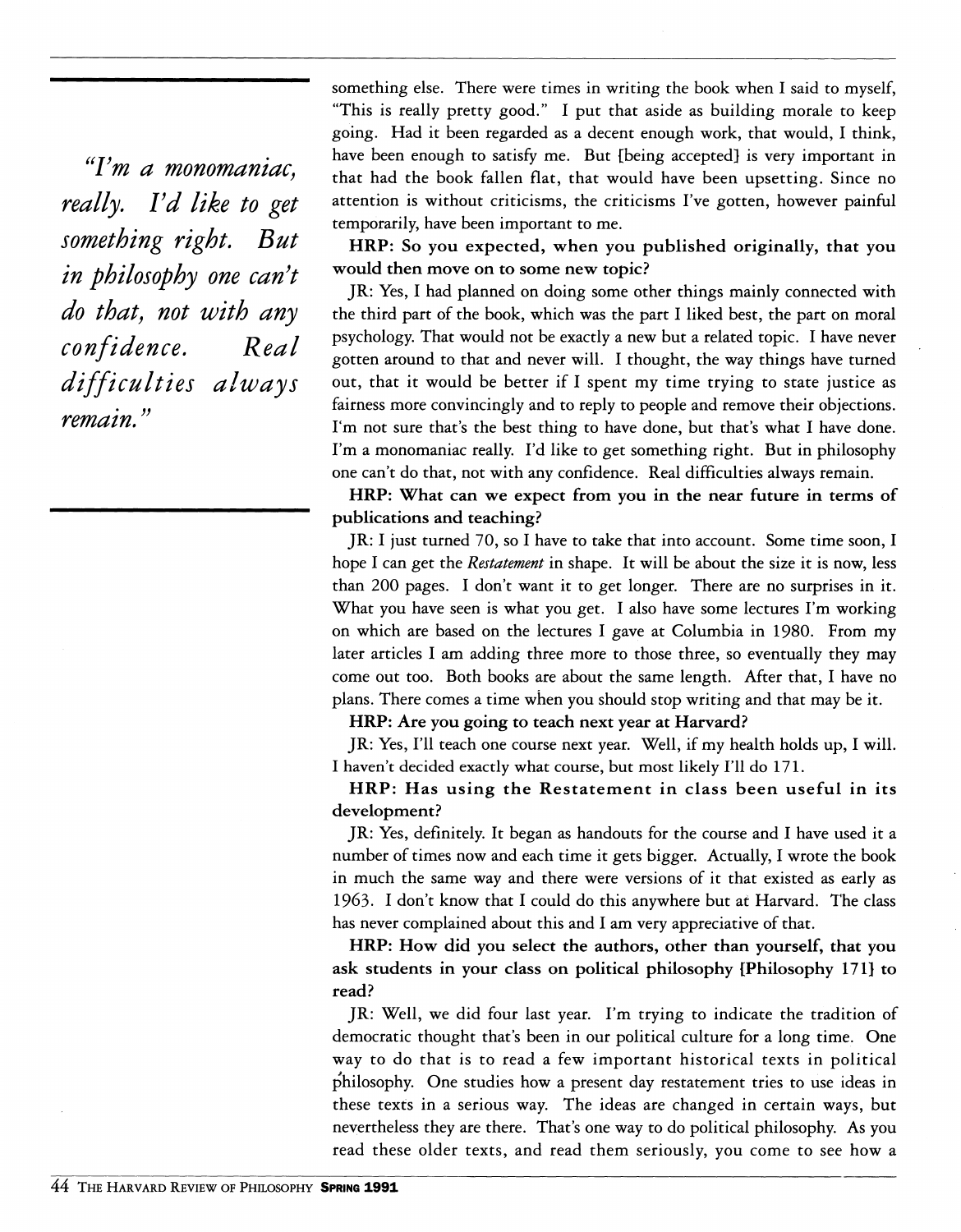tradition of thought can evolve over time. Of course, you could equally well read contemporary writers, and in some ways that might be better. But I haven't often done that. I might do that next year. I don't know how the

historical approach that I have most often followed appeals to students, but that is one way to do it. The four I picked last year [Locke, Rousseau, Mill and Marx] are obviously important, but another four might do just as well. I pick Marx because now he tends not to be taken seriously and it's good to know his thought. His criticism of capitalism is an important part of the democratic tradition and I try to present him as sympathetically as I can. I don't know if that comes across or not, but I try to do that. I try to treat them all seriously. They are well worth studying.

**HRP:** Were you ever interested in going into politics yourself?

JR: No. I've never been interested. Well, I'm interested in politics, but not in having a political career. I think I'd be very bad at it.

**HRP:** You seem far too honest.

JR: I don't know if that is it, because I might learn to be dishonest. There are different skills that one has. It's not suited to my temperament.

**HRP:** When you look at current events, in general, do you think of them with the *A Theory of Justice* framework in mind?

JR: Not really. Well, like anyone else, I react to current events and present problems in a certain way. I'm sure that my view must affect in some manner how I see them, but I don't just ask what justice as fairness would say. That would be limiting. I don't see a political conception of justice as something that will tell me what to think. It's a great mistake to think of it as a device that will give you asnwers, that will deliver the answers to all sorts of questions when you want them. That is one reason I am reluctant to answer questions about specific political topics. It suggests the wrong idea: that we could [have] some theoretical way of doing that, which is usually not so at all. I think of justice as fairness as trying to answer certain specific though basic questions. Its scope is limited. In any case, a reasonable view is important but it doesn't begin to be enough by itself. Judgment, informed opinion, due consideration, and much, much else are required. Usually if a question interests me, I may form an opinion on its merits. That's probably the best thing to do — and then see whether the opinion is reasonable, and what other people think. Except for special cases, I wouldn't ask whether the opinion fits with *A Theory of Justice.* Besides, it would be a mistake to apply one's principles all the time. You need to examine things apart from them, else you risk becoming an ideologue. People who have opinions on everything derived from their so-called principles are not to be trusted.

**HRP:** What has been your reaction to the campus controversy surrounding the hanging of a Confederate flag in a dormitory window?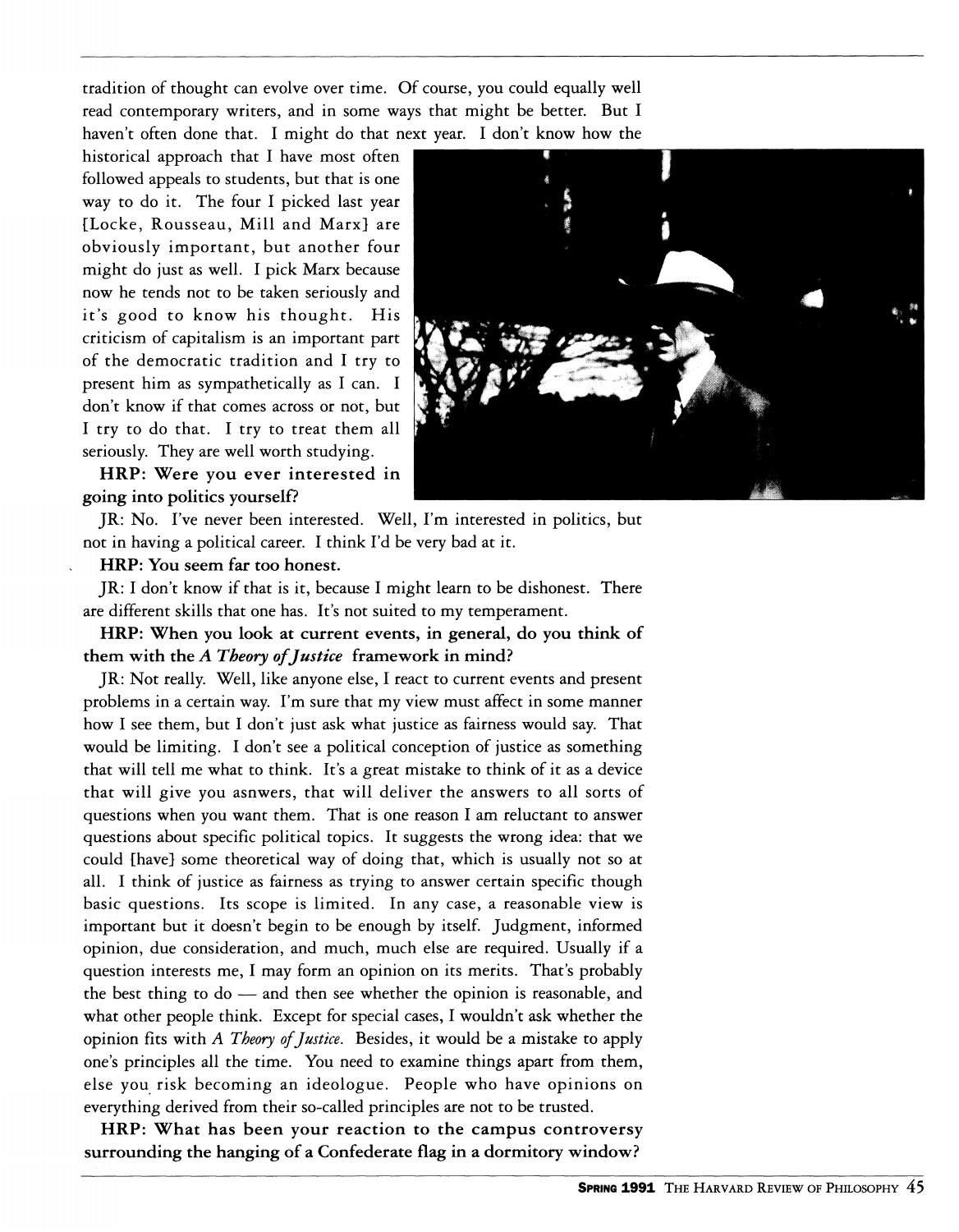*'1 think philosophy is a very special subject, particularly in our society, which pays very little attention to most serious philosophy, even when it is very well done.''* 

JR: I don't know that I have a useful opinion on that. I'm not acquainted with the circumstances. But it would be highly offensive to black students. The southern secession that caused the Civil War was totally unjustified. It was unjustified because it was secession to preserve slavery. There are some circumstances under which secession is permissible; but it has to be done for a reasonable cause. The preservation of slavery is plainly not such a cause. That fact dominates the picture. Also, we have to ask what kinds of symbols are appropriate for undergraduates to display. I would try to encourage southern students to find another symbol of their southern culture. Because whatever they say to themselves, the meaning of the Confederate flag is already fixed by our history, by secession as a way to preserve slavery; and that as late as the last century and even then as secession from the oldest democracy in the world. It is impossible now to change the meaning of the flag.

**HRP: If you were an administrator of the University, would you hold President Bok's position ("I don't approve of this, but I'm not going to compel anyone to take it down,") or would you feel that a student engaging in offensive behavior should be compelled to stop?** 

JR: I haven't thought about the matter from the President's point of view. One might make a distinction between free discussion of ideas, which is especially important in the university, and forms of behavior that might be properly thought offensive to other students and then penalized in some way. But suppose that displaying the flag is a form of verbal behavior, or speech, then you have to decide when forms of behavior become legitmate speech, where that line is. And that is very difficult. I think I would try to persuade southern students to find another symbol. In a student body, itself viewed as a democratic society in the small, there are forms of speech that, for historical or other good reasons, certain groups find offensive or demeaning or hostile, and therefore out of decency and mutual civility ought not to be said. But I would probably do the same thing Bok did, when all things were considered. While there ought to be a tacitly understood code of decent and civil conduct among undergraduates, one would hope it could be affirmed by students themselves, without adminstrative enforcement. One hopes they could have a shared sense of what is appropriate to other people's legitimate feelings.

**HRP: What would you say to a student in 1991 who is interested in philosophy? Would you say to make it a career?** 

JR: I rarely, if ever, encourage people to go into philosophy. I impress upon them the drawbacks. If you very strongly want to do it, that's one thing. Otherwise, you probably shouldn't go into philosophy, because it does have its hardships and trials, and most who would be good at it would be much better off — at least by society's standards — in doing something else. The real rewards of philosophy are personal and private and you should understand that. I think philosophy is a very special subject, particularly in our society, which pays very little attention to most serious philosophy, even when it is very well done. However, this is not a complaint, and it may be a good thing.

**HRP: Why do philosophy?** 

JR: In every civilization there should be people thinking about these questions. It's not just that this kind of inquiry is good in itself. But a society in which nobody thinks seriously about questions of metaphysics and